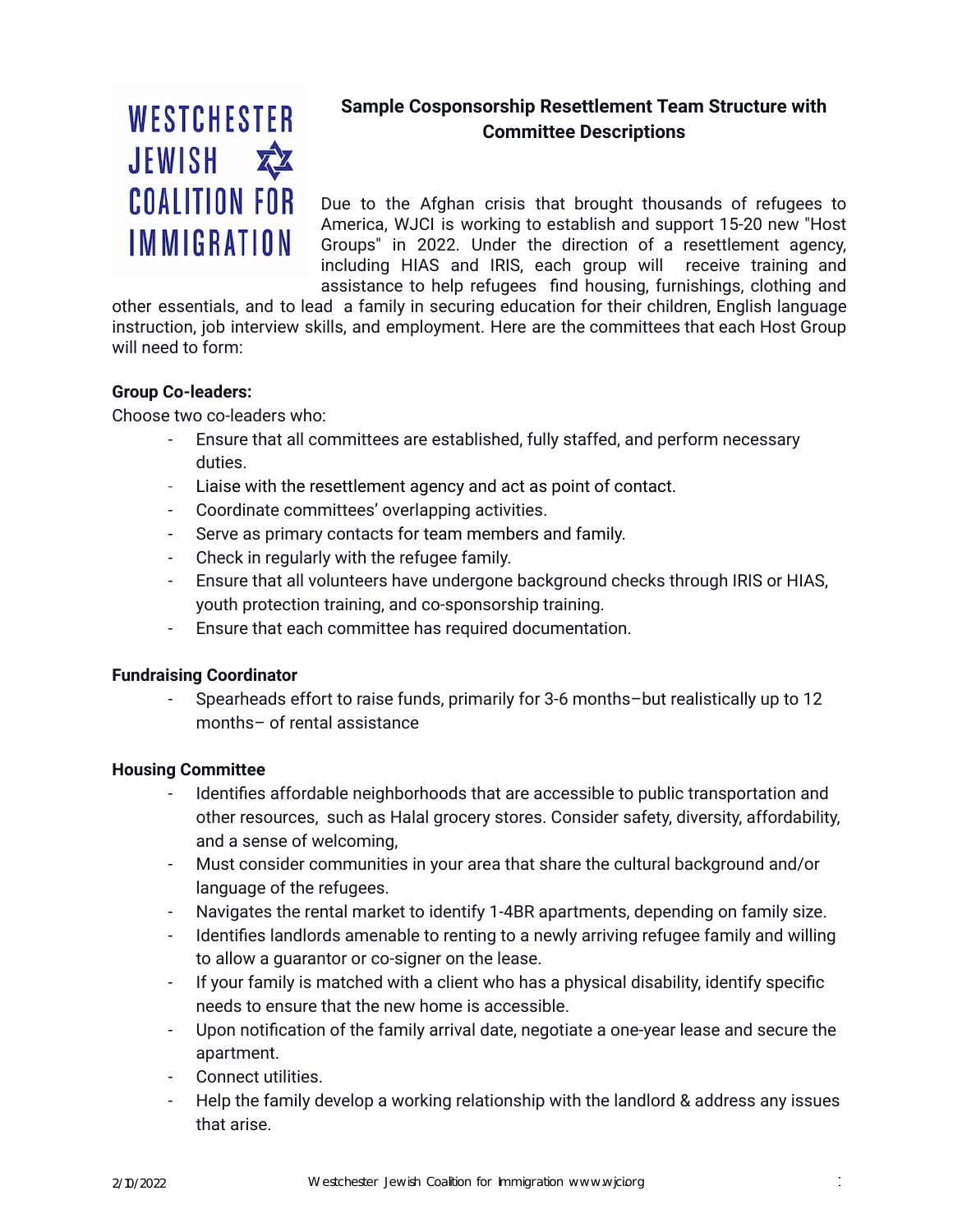#### **Housing Set-Up Committee (may be combined with the Housing Committee)**

- Collects required furniture & household items
	- Use NextDoor, Craig's List, Furniture Sharehouse, personal networks and other local resources to find required furniture..
	- Gathers housewares & supplies (Use NextDoor, committees, networks etc. to gather donated kitchen supplies from list provided by Resettlement Agency)
	- Items to purchase: mattresses, bedding, bathroom and cleaning supplies must be new
- Sets aside, if possible, two days for:
	- Cleaning
	- Team of people to pick up, gather and set up furniture on designated day(s)
- Groceries
	- Purchase groceries using a list of culturally appropriate groceries and stocks fridge & pantry with groceries and staples prior to family's arrival.

## **Welcome Point Person(s)**

- Meets family at designated arrival point.
- Obtains and brings weather-appropriate clothing.
- Must arrange for an interpreter to accompany you to the arrival point & the family's apartment.
- Arranges for preparation of a culturally appropriate hot meal for arrival day. (This can be coordinated with other Host Groups who have recently welcomed families.)
- Google Translate is a useful tool for volunteers and the family.

## **Community Connections Committee - Responsible for welcoming and introducing the family to their new neighborhood.**

- Researches the neighborhood. You will be the family/individual's guide.
- Looks at public transportation, grocery stores, laundromats, pharmacies, distance of schools, library and parks.
- Creates a binder for the family with information about the community.
	- Include the names and numbers of your committee as contacts.
	- May also include photos since there will be so many new faces.
	- List emergency information for fire or medical emergencies.
	- Include information about the apartment fire escape, garbage, recycling, any rules or restrictions.
- \*Creates an Information / Safety card, have it translated and printed.
- Helps to provide ways for the family to adjust to American culture.
- Helps navigate shopping at the grocery store, pharmacy, etc. (Sign up for store rewards cards, how to identify sales, who to ask for help).
- Creates opportunities for families to pursue interests and hobbies such as soccer, summer camp, by connecting them with local resources.
- Coordinates outings to NYC, a trip to the movies, etc. Fundraising does not include trips to the city and outings. It is important to show the family what is accessible and not cost prohibitive. A Host Group may decide to pay for educational programming for children over the summer. Most local communities run summer programs at a reasonable rate.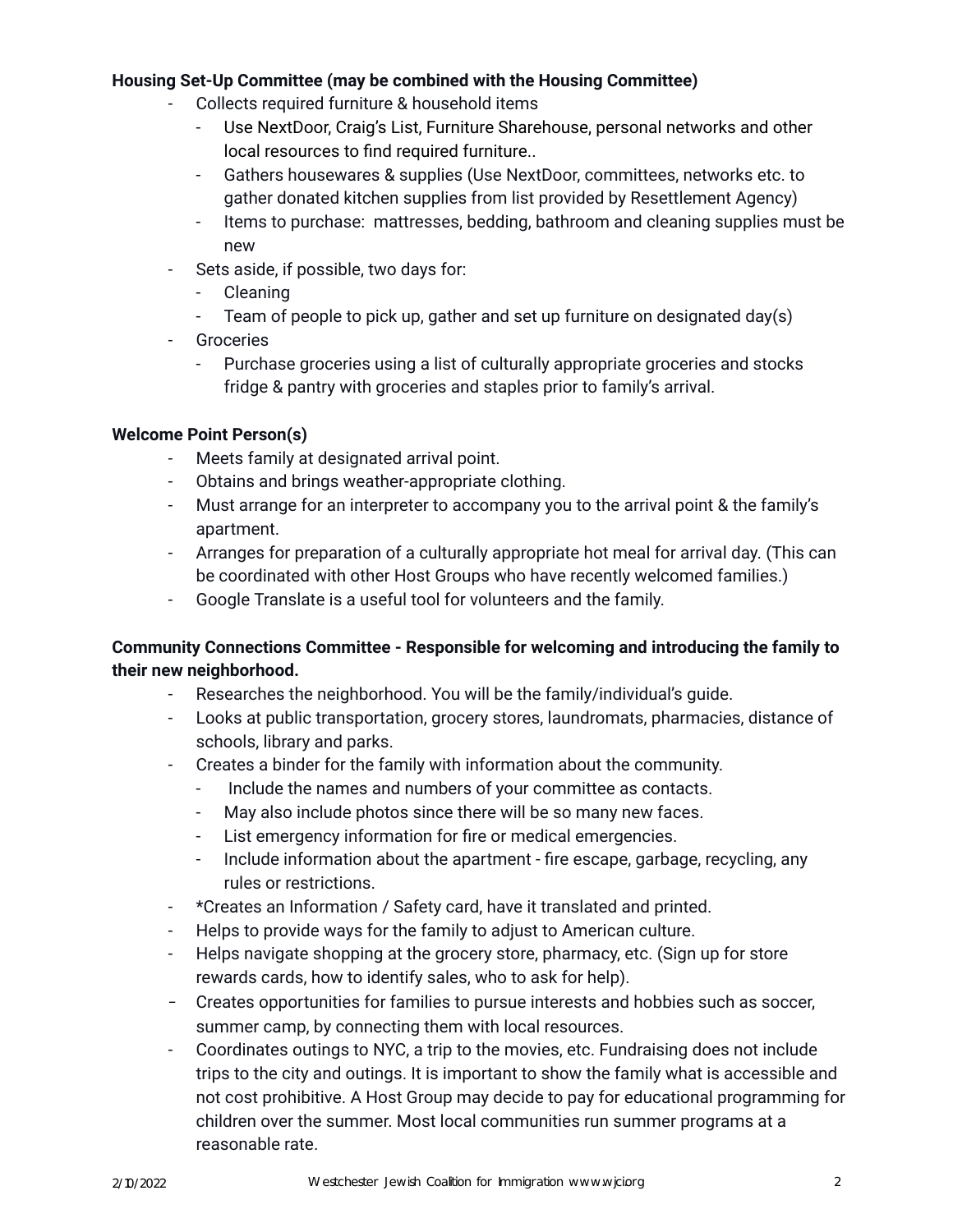#### **Finance Committee**

- Identifies a non-profit entity to serve as a fiduciary for holding co-sponsorship funds (Signing a legal agreement is recommended if outside of a Host Group's member congregations/organizations.)
- Identifies an entity within the group or affiliated with the group to co-sign the apartment lease.
- Develops a co-sponsorship budget, including funds raised by co-sponsor & federal "Reception & Placement'' funds for the family. Be ready to explain to the family how it works.
- Oversees resettlement disbursements
	- The US State Department provides the sponsoring resettlement agency (i.e., IRIS) a Reception & Placement (R&P) Grant of \$2,275 for each refugee that arrives in the United States.
	- The grant funds breakdown as follows:
		- \$1,025. of the R&P grant covers direct expenses of each refugee (e.g., a family of four receives \$4,100 or 4x\$1,025).
		- The grant is deposited into an account specifically earmarked for the refugee.
		- In a co-sponsorship arrangement, a resettlement agency typically uses these funds to reimburse the co-sponsorship/Host Group for eligible expenses. Typical reimbursable expenses include rent, groceries, cell phone, bus passes, utilities, mattresses, furniture and other household items, car seats, baby items, and clothing.
		- \$1,050 in Administration Funds. This amount goes directly to the resettlement agency to cover the agency's services and operating costs.
- Helps family access public assistance, primarily through your state's Department of Social Services (DSS): food stamps (SNAP), Medicaid, Temporary Family Assistance (TFA) benefits.
- Identifies & helps the family access local resources: e.g., food pantries, diaper banks, etc.
- Develops and coaches family on household budget & managing resources (for rent, utilities, food, transportation, & other living expenses)
- Helps families develop a system for paying bills.

## **ESL/Interpreter Point Person(s)**

- Recruits interpreters who speak the most common languages among newly arriving refugees (currently, Swahili, Dari/Farsi, Pashto, Arabic); professional interpreters not necessary.
- Determines if interpreters will serve on a volunteer basis or receive compensation.
- Schedules interpreters for important meetings/appointments (especially arrival, initial intake, medical, employment and financial meetings).
- If you are unable to find volunteer interpreters, your Host Group will need to collect funds to pay for these services because interpretation is required by the State Department for service provision throughout the initial resettlement period.
- If your family speaks Dari or Farsi you can use Google Translate and download Persian. Google Translate is a useful tool for volunteers and new families.